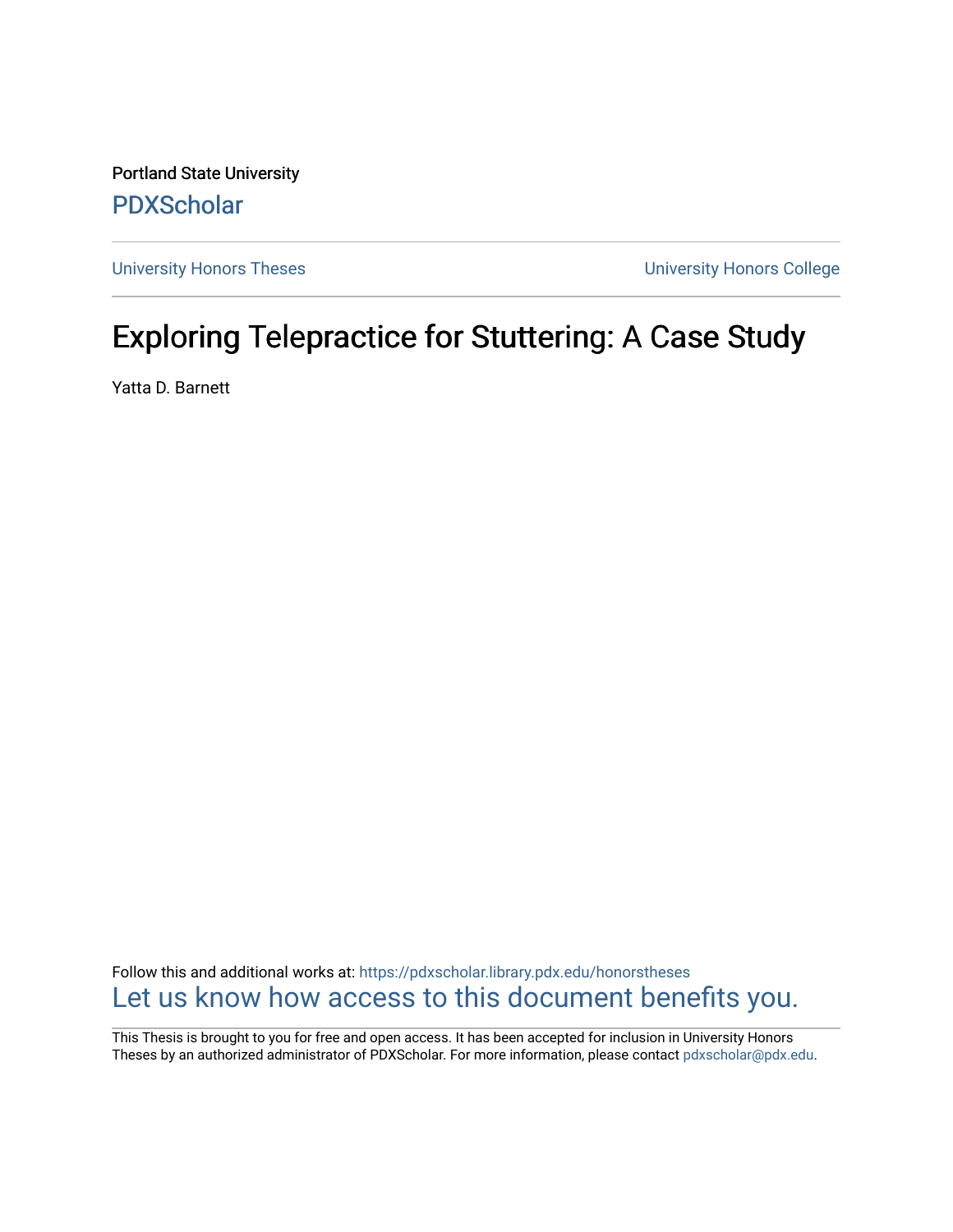Exploring Telepractice for Stuttering: A Case Study

Yatta Barnett

An undergraduate honors thesis submitted in partial fulfillment of the

requirements for the degree of

Bachelor of Science

in

University Honors and Speech and Hearing Sciences

Thesis Adviser

Dr. Megann McGill

Portland State University

June 2020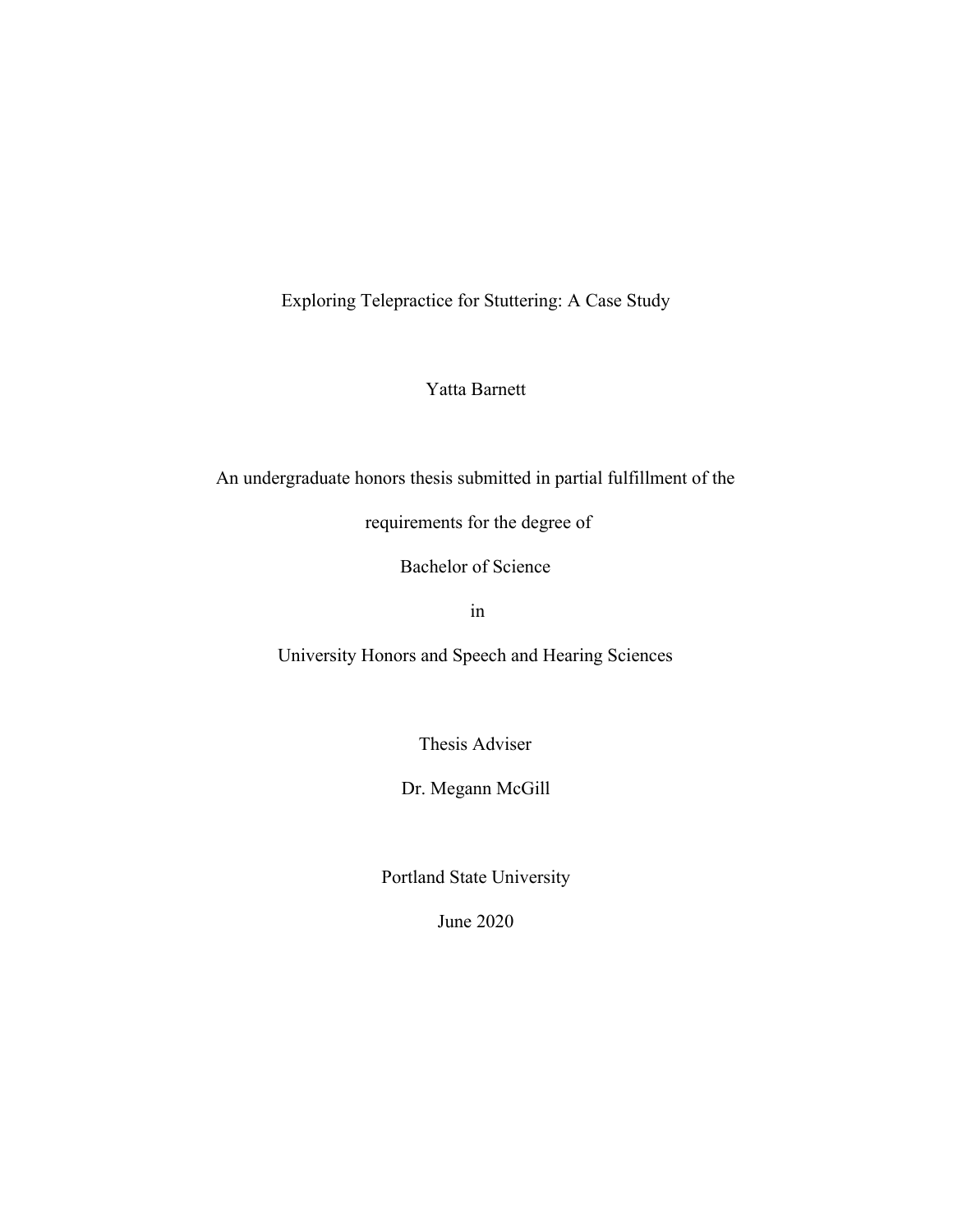#### **Abstract**

**Purpose:** The purpose of this research was to describe how telepractice can be used as a speech-language pathology service delivery model with a school-age child who stutters. Specifically, the research questions were: 1) Can a school-age client who stutters increase their use of stuttering modification strategies to manage their stuttering through telepractice? 2) Can a school-age client who stutters increase acceptance of stuttering through telepractice treatment?

**Methods:** The participant in the study was a 12-year-old female who stutters who received weekly speech-language pathology treatment sessions via telepractice for nine months. Outcome measures for this study were: disfluency counts (% of words stuttered; % of total disfluencies), responses to the Overall Assessment of the Speaker's Experience of Stuttering-School-age Version (OASES-S), accuracy using stuttering modification techniques, and participant drawings of her speech/stuttering.

**Result:** Result showed that a school-age client who stutters can indeed increase their use of stuttering modification strategies to manage their stuttering through telepractice. Results also revealed that the client increased self-acceptance of stuttering through telepractice treatment. **Conclusion:** Results of the current study support the notion that telepractice services with a school-age child can be successful for both managing stuttering moments and increasing self-acceptance of stuttering.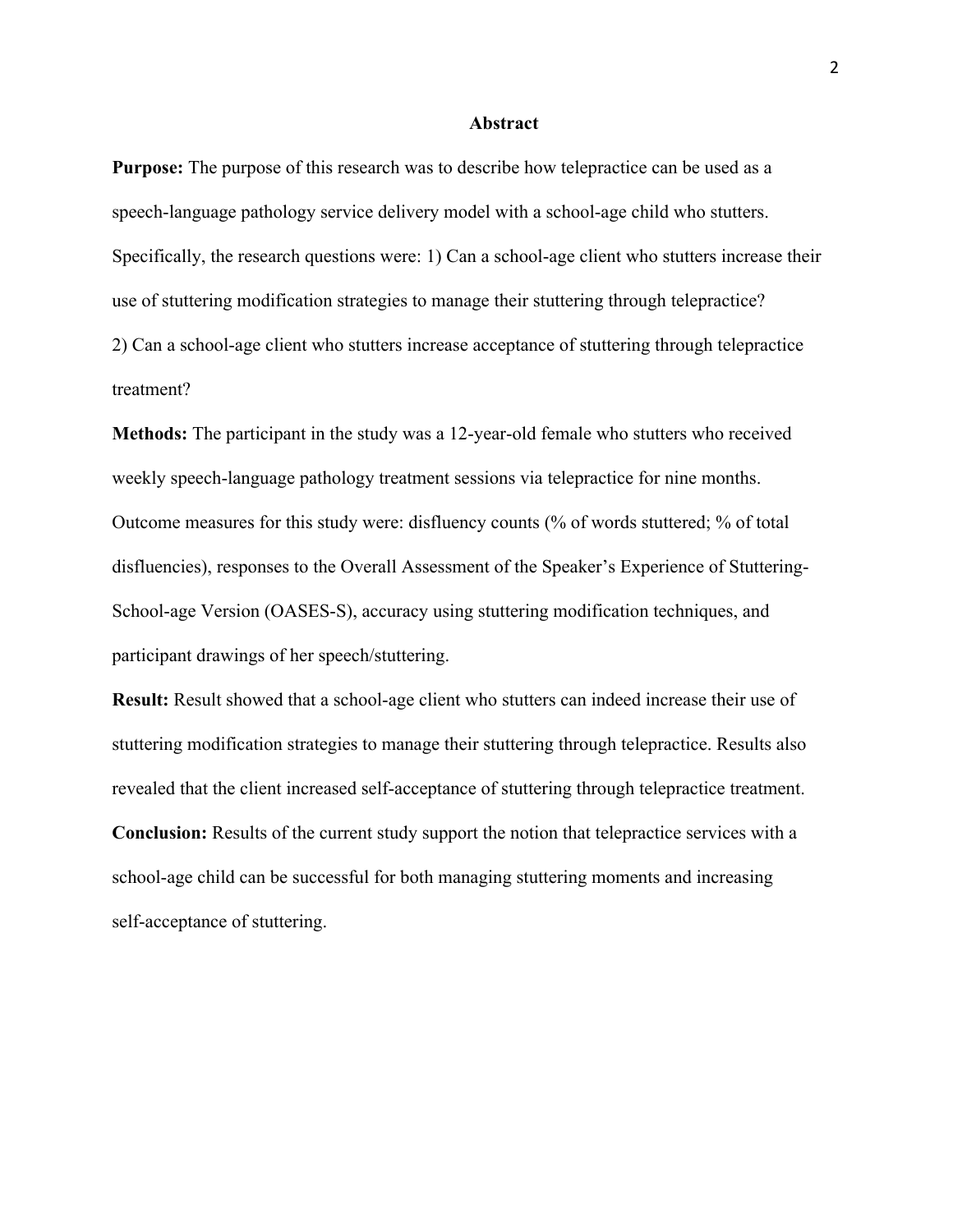## **2. Introduction**

#### **1.1 Stuttering**

According to the National Institute of Deafness and Other Communication Disorder, stuttering is a speech disorder that is characterized by "repetition of sounds, syllables, or words; prolongation of sounds; and interruptions in speech commonly known as blocks" ("Stuttering," 2018, p. 1). Stuttering affects more than 70 million people worldwide and approximately 3 million Americans ("Stuttering and Cluttering," p. 1). Although stuttering is not curable, it is a treatable, genetic disorder with an unknown cause. Stuttering is present in every language and culture across the world and it has been reported to cause people physical and emotional distress, lack of jobs, and discomfort.

The cause of stuttering is unknown, but according to the American Speech Language-Hearing Association (ASHA), there may be a unique group of factors that make someone start stuttering and keep stuttering. For example, for some stutterers, their genes will make them more likely for them to stutter. The National Institute on Deafness and Other Communication Disorders (NIDCD) reported that researchers discovered "three genes as a source of stuttering in volunteers in Pakistan, the United States, and England" (Researchers Discover First Genes for Stuttering, 2015, p. 1). According to the NIDCD, approximately 9% of people who stutter demonstrate mutations on one of the three genes discovered (Researchers Discover First Genes for Stuttering, 2015). For other stutterers, there is no clear genetic link, but there may be additional factors such as motor speech, language, and environmental factors that contribute to their stuttering (ASHA, 2020, p.1).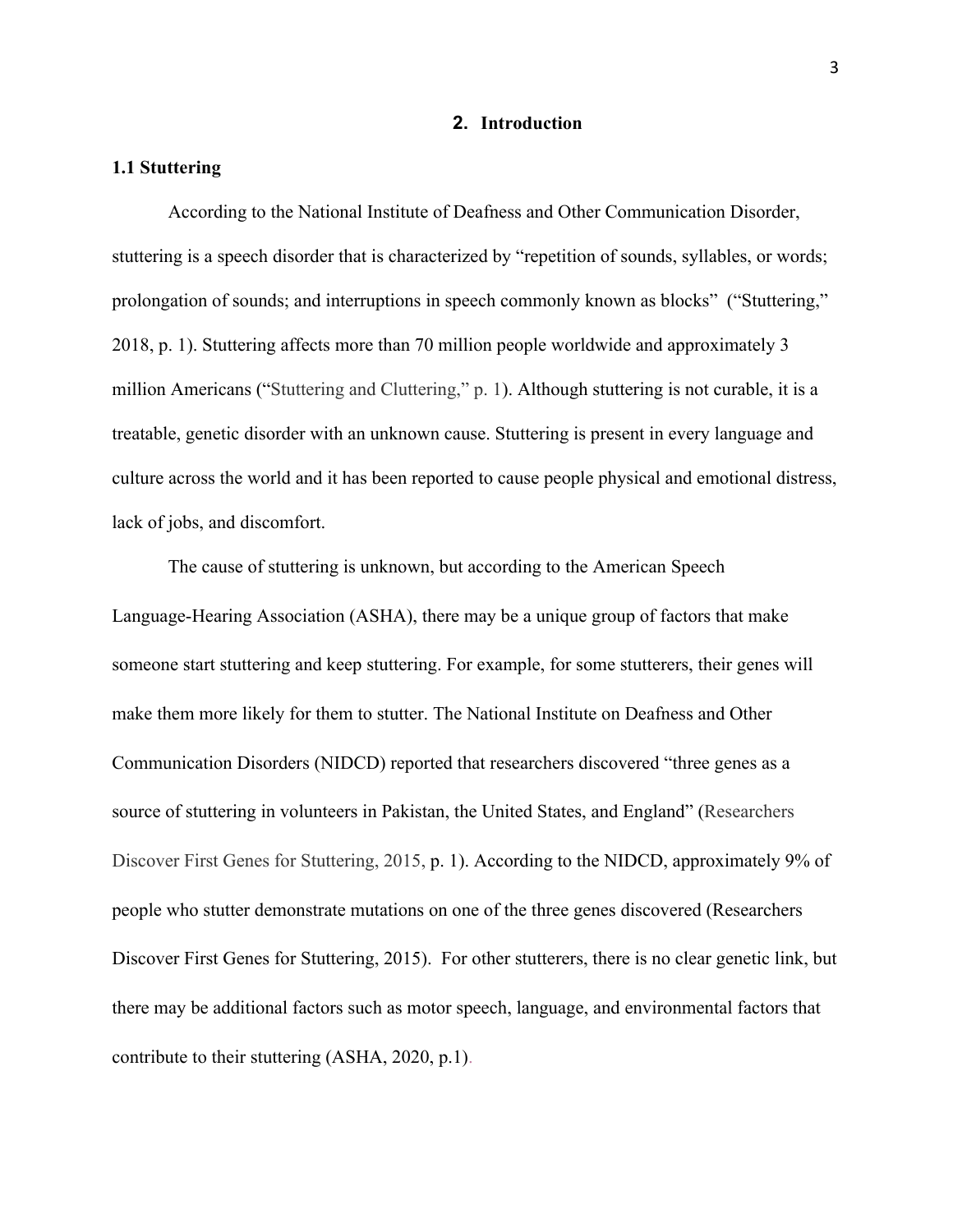Regardless of the etiology, people who stutter may experience a range of physical and emotional behaviors as a result of their disfluent speech production and seek treatment from a licensed speech-language pathologist (SLP). SLPs provide services to people who stutter in many ways. For example, SLPs may help families learn how to respond when their children stutter, how to improve their child's fluency, and how to improve how their child feels about talking/stuttering. However, not all individuals who stutter have the opportunity to receive SLP services due to geographic and/or financial barriers. Additionally, even if patients have the financial ability to pay for services, they may still face difficulties receiving good healthcare due to differences in quality, equity, and cost-effectiveness of services available (Houston, 2014).

### **1.2 Telepractice**

ASHA states telepractice is a "telecommunications technology for delivery of professional services at a distance by linking clinician to client, or clinician to clinician for assessment, intervention, and/or consultation" (Gabel et al., 2013, p. 44). In the 21<sup>st</sup> century, utilizing telepractice to treat stuttering or other language and speech sound disorders is one of the most rapid developments in healthcare around the world.

SLPs can use telepractice to treat clients who stutter, clients who have neurogenic communication disorders, voice disorders, dysphagia, and/or childhood speech and language disorders. McGill, Siegel, and Noureal (2018) recently reviewed the use of telepractice for stuttering assessment and treatment. They found that live-stream, video telepractice is a promising service- delivery method for treating stuttering using a variety of therapeutic approaches.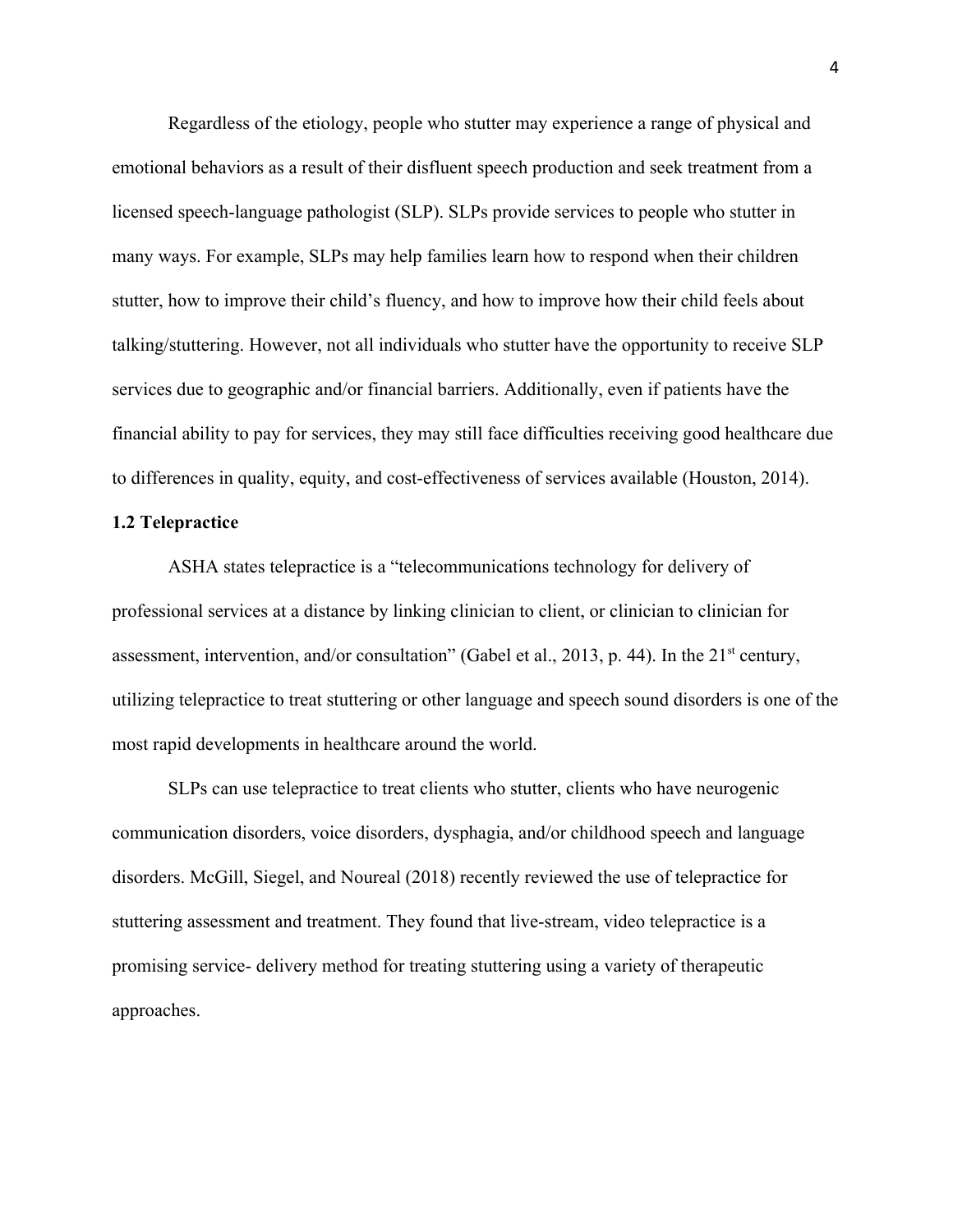Gabel, et al. (2013) also described the characteristics and effectiveness of telepractice. " … from a school-based telepractice therapy program, the turnout of the data related to the amount of work in terms of number of cases, type and amount of intervention, and student progress were compared to the K-12 Schools National Outcomes Measurement System (NOMS) of the American Speech-Language-Hearing Association" (Gabel, et al., 2013, p. 44). They also reported, "NOMS provides data for students receiving intervention through direct, in-person service delivery models" (Gabel, et al., 2013, p. 44). The researchers found that telepractice resembles in person-therapy in terms of how well the treatment approaches work. The results of this study "support the described telepractice service delivery model as a viable option for speech-language therapy services delivered to public school students with communication impairments" (Gabel et al., 2013, p. 44).

Despite research indicating that telepractice can be effective, some SLPs report concerns about lack of funds for starting telepractice with clients, insufficient infrastructure to support services, technical support for audio-visual issues, and questions about the reliability of data (Shenker, & Tetnowski, 2012, p. 16 ). SLPs may also be concerned about licensure restrictions for practicing across state lines in addition to ethical and legal issues (Shenker, & Tetnowski, 2012, p. 3). Additionally, SLPs have reported concerns regarding telepractice appropriateness and privacy for clients (Brown, 2009).

Researchers have also explored the enjoyability of telepractice for clients receiving speech-language pathology services. McGill, Cullen, and Webb (2019) interviewed adult clients who stutter to understand the experiences and perspectives of clients who were receiving telepractice treatment. Participants reported feeling that they could develop a rapport with their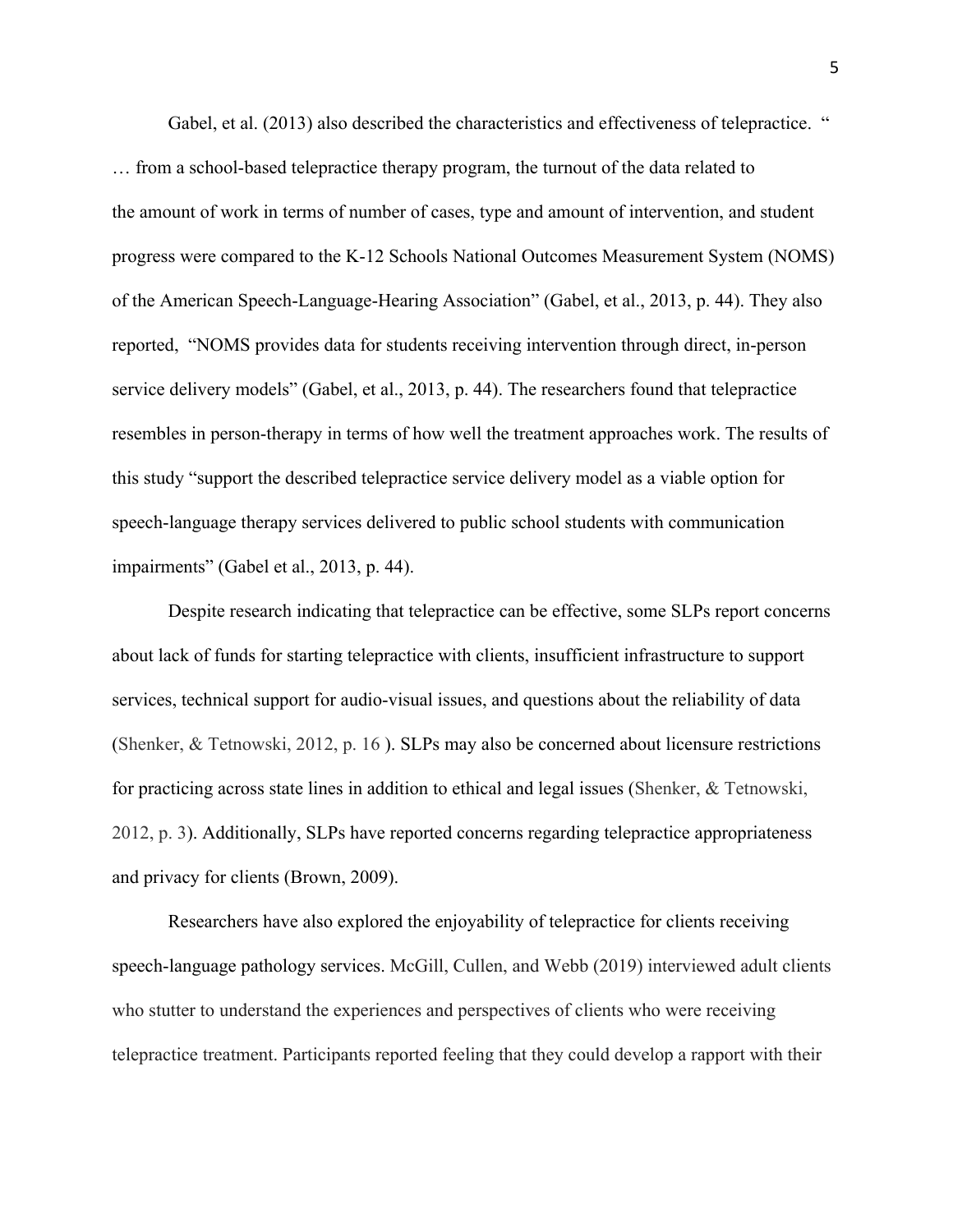SLP, that their therapy goals could be met in telepractice treatment, and that the sessions were not significantly impacted by audio-visual interruptions. The researchers reported that, "qualitative and quantitative results indicate that clients in the current study have mostly positive experiences and perspectives about treatment for stuttering via telepractice but that clients may still prefer in-person treatment" (McGill, Cullen, & Webb, 2019, p. 553). They found that the participants' experiences and prospective overall satisfaction were varied, but that all participants indicated a slight preference for in-person as compared to telepractice services.

Another study also explored clients' perspectives on telepractice and in-person treatment. Freckmann, Hines, and Lincoln (2017) conducted a study to determine the perspectives of therapeutic alliance in face-to-face and telepractice speech–language pathology sessions. Thirty-two clinicians in the study reported that there weren't significant differences between therapeutic alliance in face-to-face and telepractice speech–language pathology sessions. Freckmann et al. reported, "Our findings suggest that concerns regarding therapeutic alliance in telepractice may be unsubstantiated. They then went on saying, 'our results also demonstrated that SLPs delivering telepractice and face-to-face therapy sessions report similar levels of comfort with technology" (2017, p. 294).

#### **1.3 Stuttering Therapy via Telepractice**

 Several studies have explored the use of telepractice for clients who stutter. McGill, Cullen, and Webb (2012) referenced a survey that was conducted by Tucker (2012). Tucker surveyed 170 school-based SLPs about their experiences with and concerns about telepractice as a service delivery model so that they could understand clinician concerns about telepractice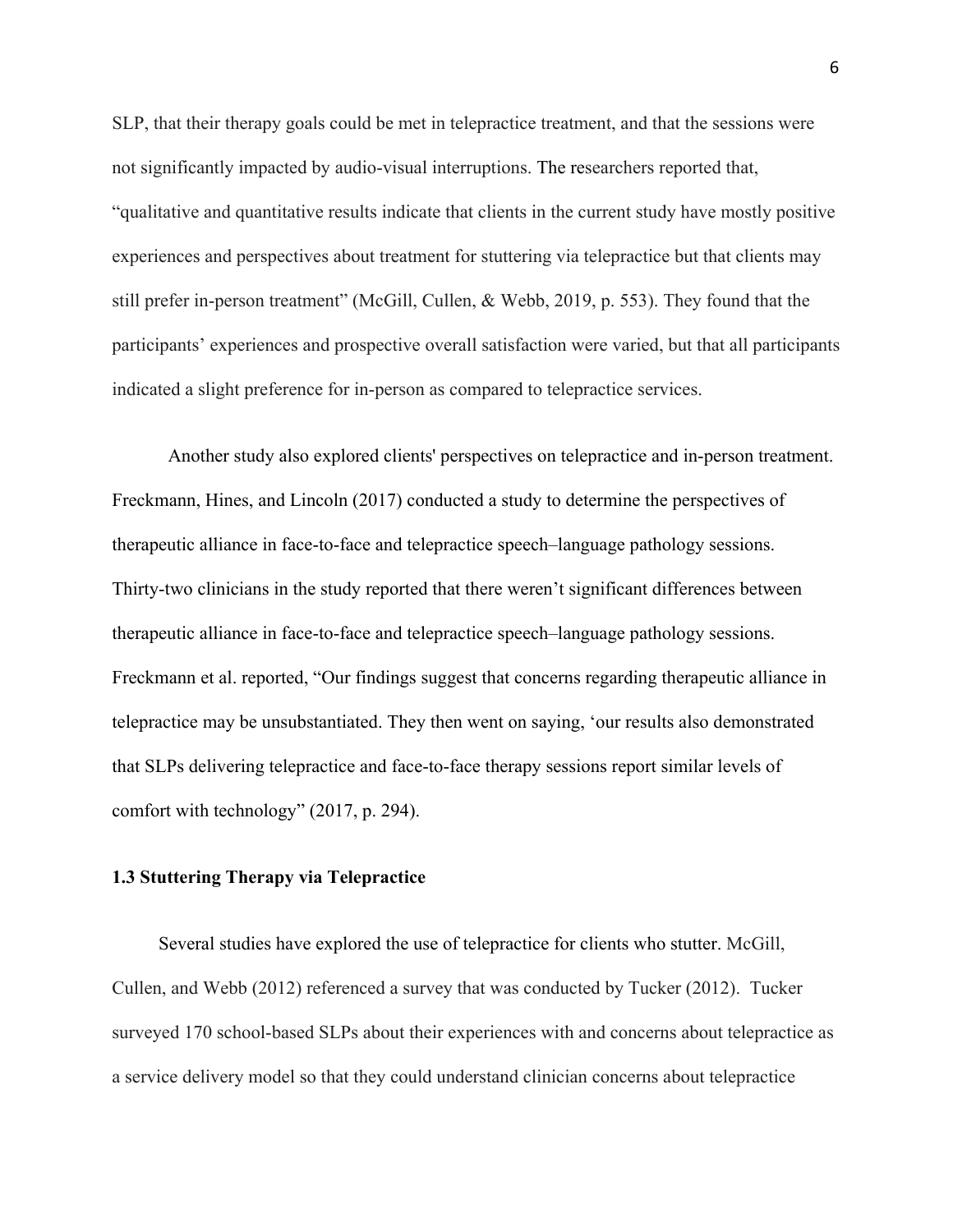more. According to the study, SLPs may have concerns about implementing telepractice, but if they had prior experience with telepractice their opinions differed. This idea of comfort with telepractice after experience with the modality is also substantiated by Freckmann et al.'s (2017) study that compared therapy delivered via telepractice and an in-person delivery model in terms of developing a "therapeutic alliance" (McGill, et al. 2019, p. 554). The result of the study indicated no difference between compared therapy delivered via telepractice and an in-person delivery model. "Thus, although clinicians indicate concern about establishing rapport with clients via telepractice, this concern does not persist once the clinician has the opportunity to utilize telepractice" (McGill, et al. 2019, p. 554).

Additionally, Irani and Gabel (2011) explored a hybrid-style case "investigation with an adult who stutters that combined in-person and telepractice treatment for stuttering" (McGill, et al. 2019, p.554). The in-person portion of the hybrid treatment lasted 3 weeks, then, the participant received subsequent treatment via telepractice twice a week for 6 months. Finally, the participant received weekly therapy for an additional 6 months. Irani and Gabel (2011) reported that participants experienced positive changes in their attitudes and self-perceptions of their speech as a result of this hybrid delivery of speech-language pathology treatment via in-person and telepractice-modalities.

## **1.4 Research Questions**

The goal of the current research study was to further describe how telepractice can be used as a service delivery model to treat stuttering with a school-age client. The research questions were as follows: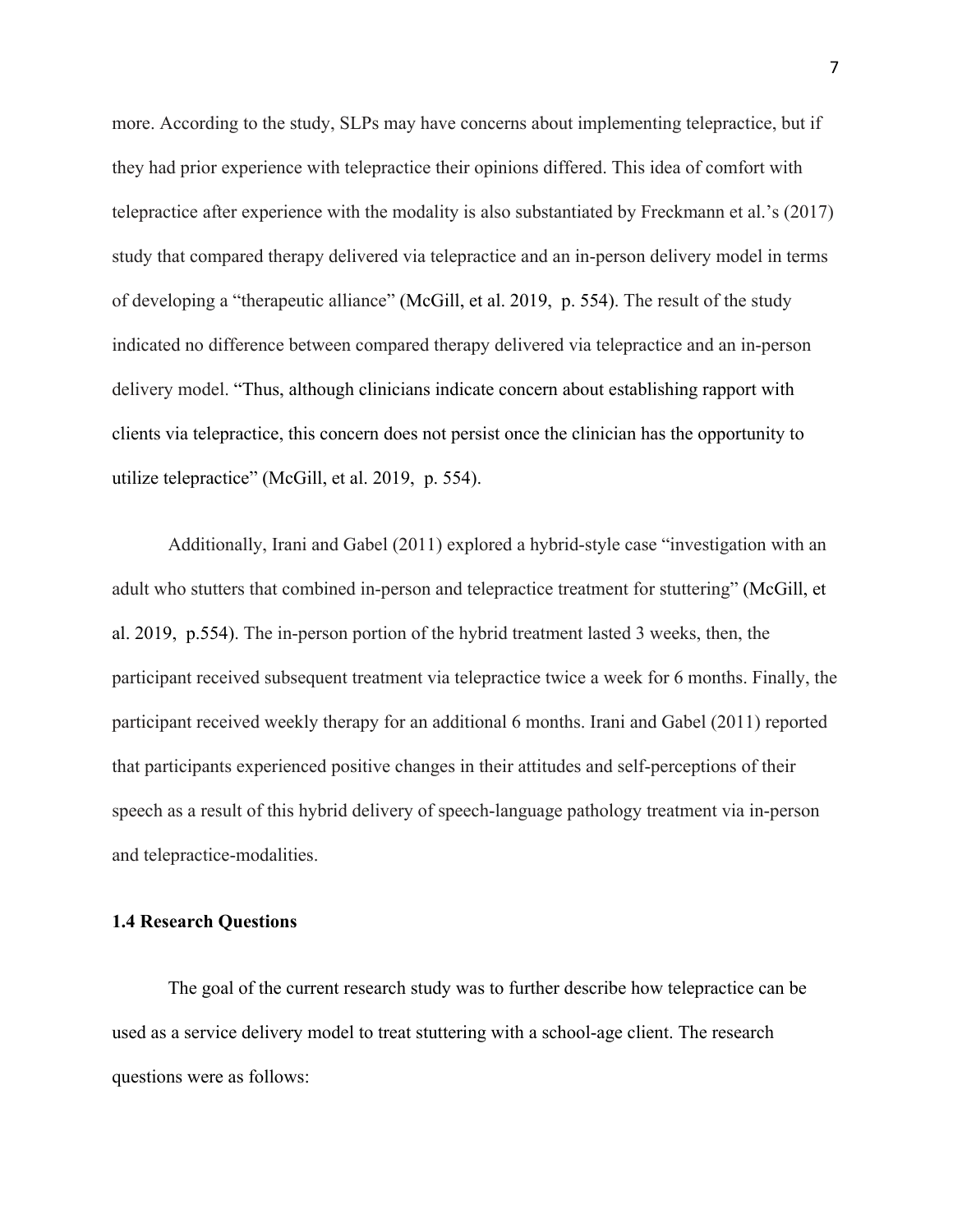1) Can a school-age client who stutters increase their use of stuttering modification strategies to manage their stuttering through telepractice?

2) Can a school-age client who stutters increase acceptance of stuttering through telepractice treatment?

## **2. Method**

#### **2.1 Participant and Procedures**

The participant was a 12-year-old female who stutters with no concomitant speech or language disorder diagnoses. She was diagnosed as a person who stutters by a certified, licensed speech-language pathologist prior to beginning telepractice treatment. After the initial evaluation, the participant received weekly 60-minute therapy sessions via telepractice. Within the one hour therapy session, she received 30 minutes of individual treatment with a graduate student clinician. Then, she received 30 minutes of group treatment with two other school-age clients who stutter and their graduate student clinicians. This telepractice treatment occurred every week for nine months in 2018. Each term the participant worked with a different graduate student clinician who was trained and supervised by a licensed speech-language pathologist who specializes in stuttering. The general goals of the participant's treatment were focused on using stuttering modification strategies (e.g., cancellation, pull-out, preparatory set) and on increasing self-acceptance of stuttering.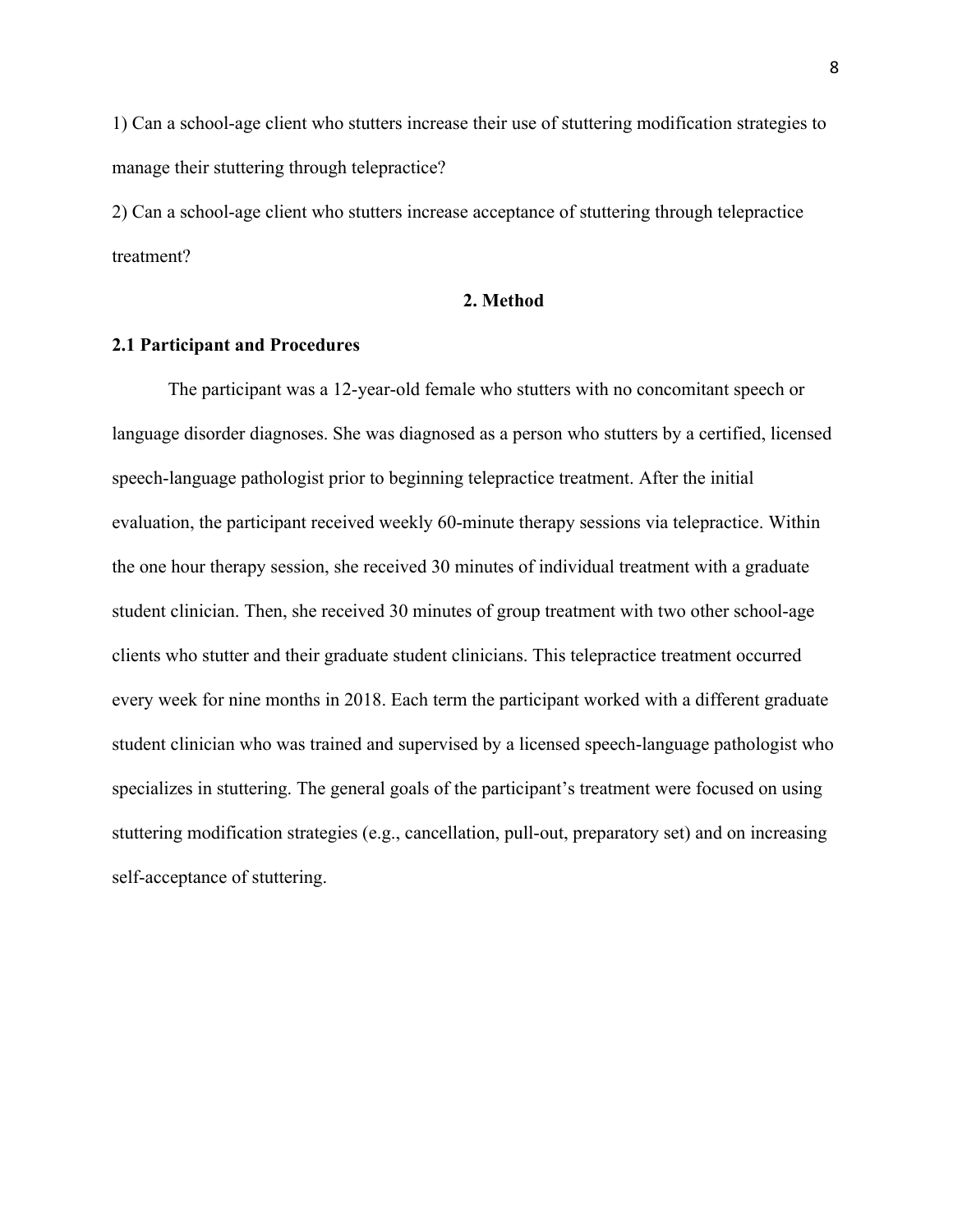#### **2.2 Outcome Measures**

Outcome measures for this study were: disfluency counts (% of words stuttered; % of total disfluencies), responses to the Overall Assessment of the Speaker's Experience of Stuttering- School-age Version (OASES-S), accuracy using stuttering modification techniques, and participant drawings of her speech/stuttering. These measures were used to collect data across the nine months the participant was enrolled in telepractice treatment.

#### **2.3 Data Coding**

To code the data used to answer the research questions, recorded telepractice clinical research sessions were observed. To code the participant's speech production for % of words stuttered, each word was coded as either fluent or disfluent. If the word was disfluent, it was further coded as either stuttering-like disfluencies or typical disfluencies, as indicated in Table 1.

The OASES-S was administered at the onset of telepractice therapy and at the conclusion of telepractice therapy to determine if the participant's attitudes and perceptions of her speech had changed over the course of the nine months. The pre- and post-therapy OASES-S section and overall scores were compared to determine if the participant's self-attitudes towards stuttering shifted as a result of therapy via telepractice.

Additionally, the participant's use of stuttering modification strategies such as cancellation, pull-out, and preparatory set were analyzed. Although the participant did not work on stuttering modification techniques in each therapy session, data was collected across the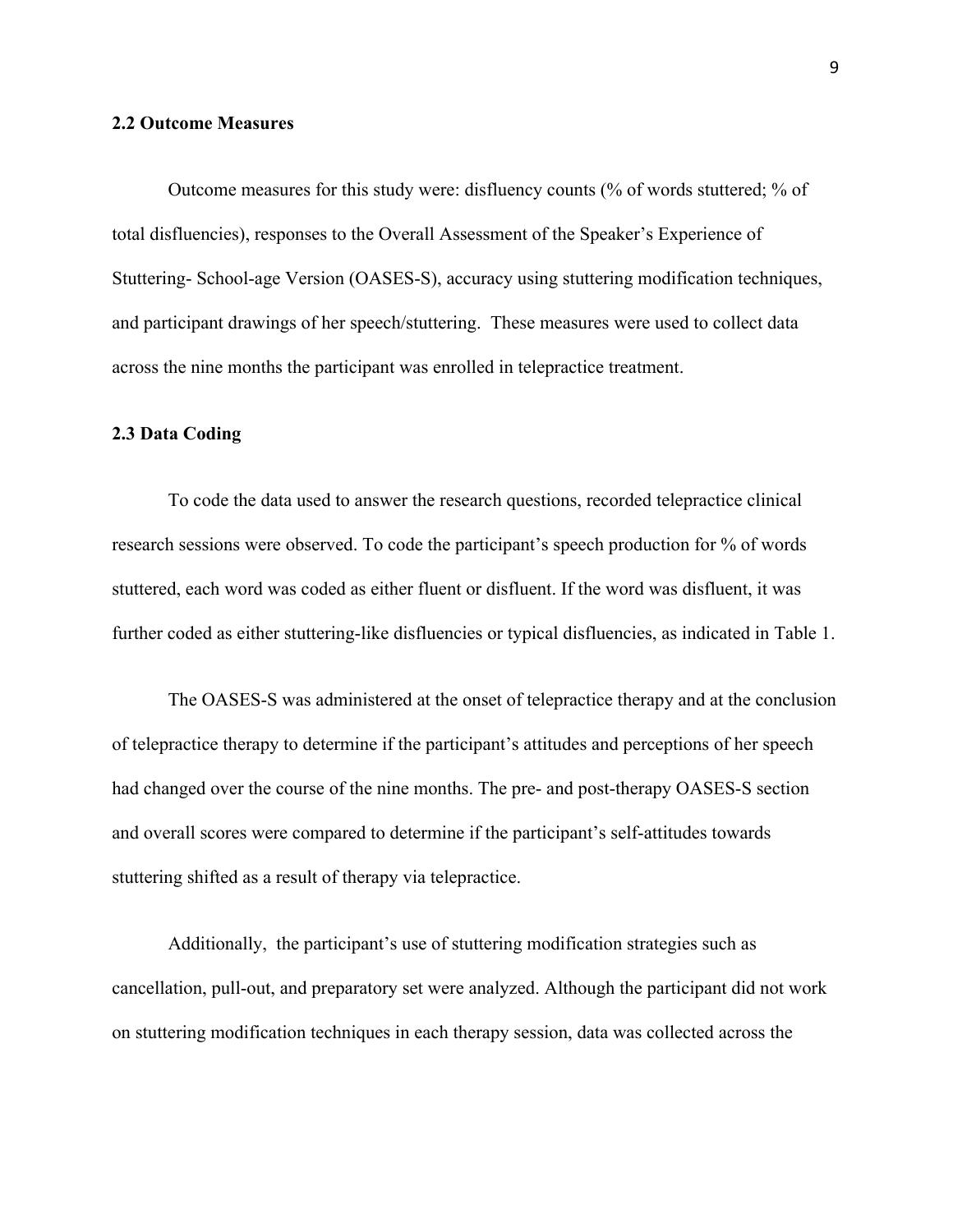participant's enrollment in therapy to determine the impact of telepractice therapy on successful implementation of modification techniques across the duration of treatment.

Finally, the participant was asked to report her feelings, attitudes, and emotions about stuttering through drawing. This drawing was analyzed for themes and was used as a springboard for discussion with the client about her attitude towards speaking/stuttering.

## **Table 1. Types of Disfluencies**

| <b>Stuttering Disfluencies</b>                   | <b>Non-Stuttering Disfluencies</b>        |
|--------------------------------------------------|-------------------------------------------|
| Sound-Syllable Repetition (sh-sh-she)            | Interjection (um; uh; like)               |
| Whole Word Repetition (my-my-my)                 | Phrase Repetition (They said - They said) |
| Audible Sound Prolongation (ssssssocks)          | Revision (I went- I'm going)              |
| Inaudible Sound Prolongation/Block ((n)----name) |                                           |

## **2.4 Data Analysis**

 Disfluency count data was aggregated in Microsoft Excel. Charts and graphs were used to visualize the data. The data was analyzed to determine fluency trends and efficacy of treatment strategies. Additionally, the participant drawing, which was also one measure of acceptance of stuttering, was visually analyzed for themes.

## **3. Results**

To review, the first research question was: Can a school-age client who stutters increase their use of stuttering modification strategies to manage their stuttering through telepractice? As shown in Tables 2 and 3, the participant in the current study demonstrated decreased % of words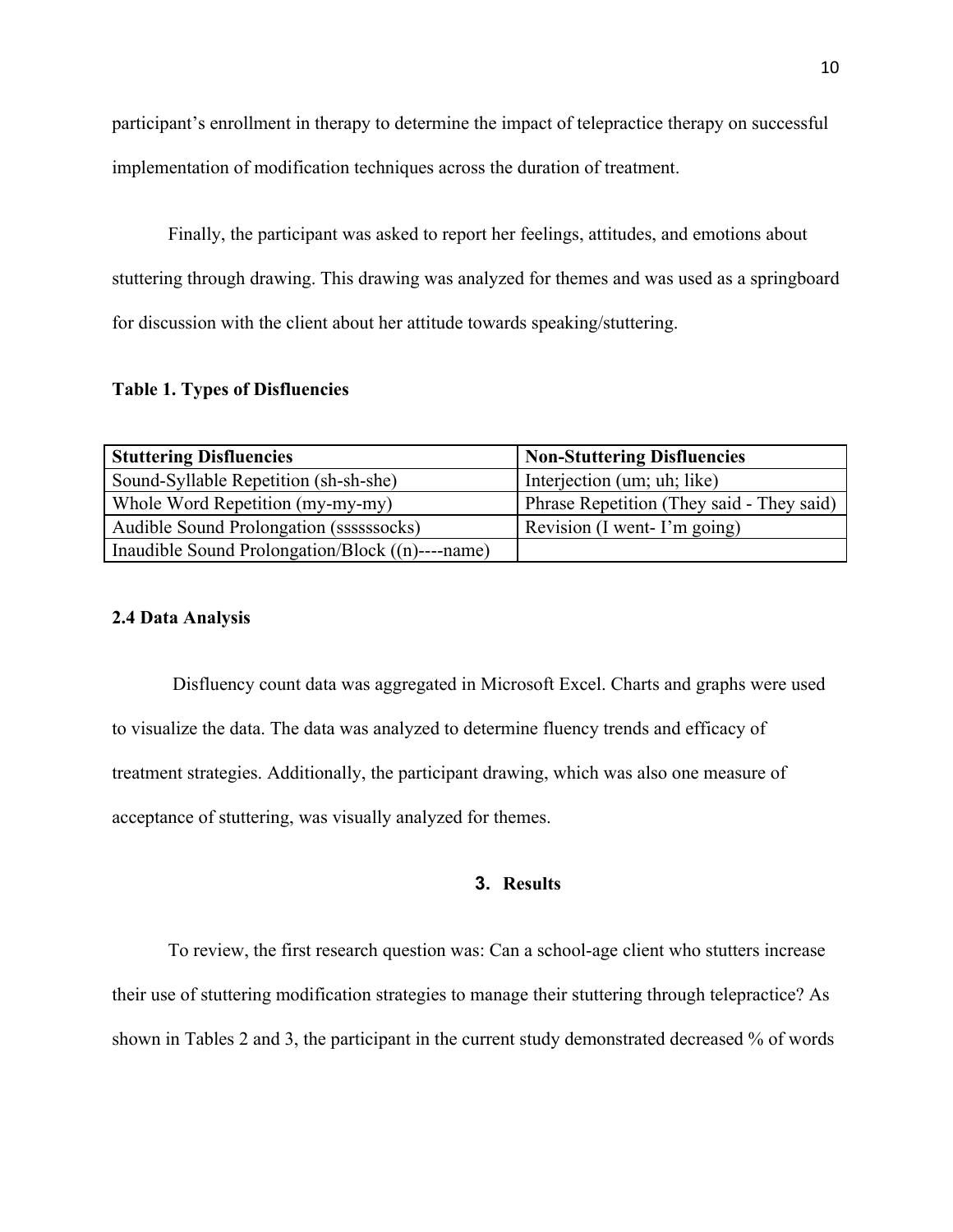stuttered and increased accuracy using stuttering modification techniques over the course of her telepractice treatment.

Table 2 shows the participant's progress from when she started telepractice treatment at Portland State University. The blue graph indicates STG/word %. In other words, the participant demonstrated decreased overall percentages of stuttering throughout the telepractice treatment, but with the inherent variability that is characteristic of stuttering. The red graph shows the total disfluencies/words %, (disfluencies is the interruption in normal flow of speech. Similarly to the participant's % of stuttering/words, her overall production of disfluencies decreased over time.



**Table 2. Disfluency Counts Over Time**

**Table 3. Stuttering Modification Accuracy Over Time**

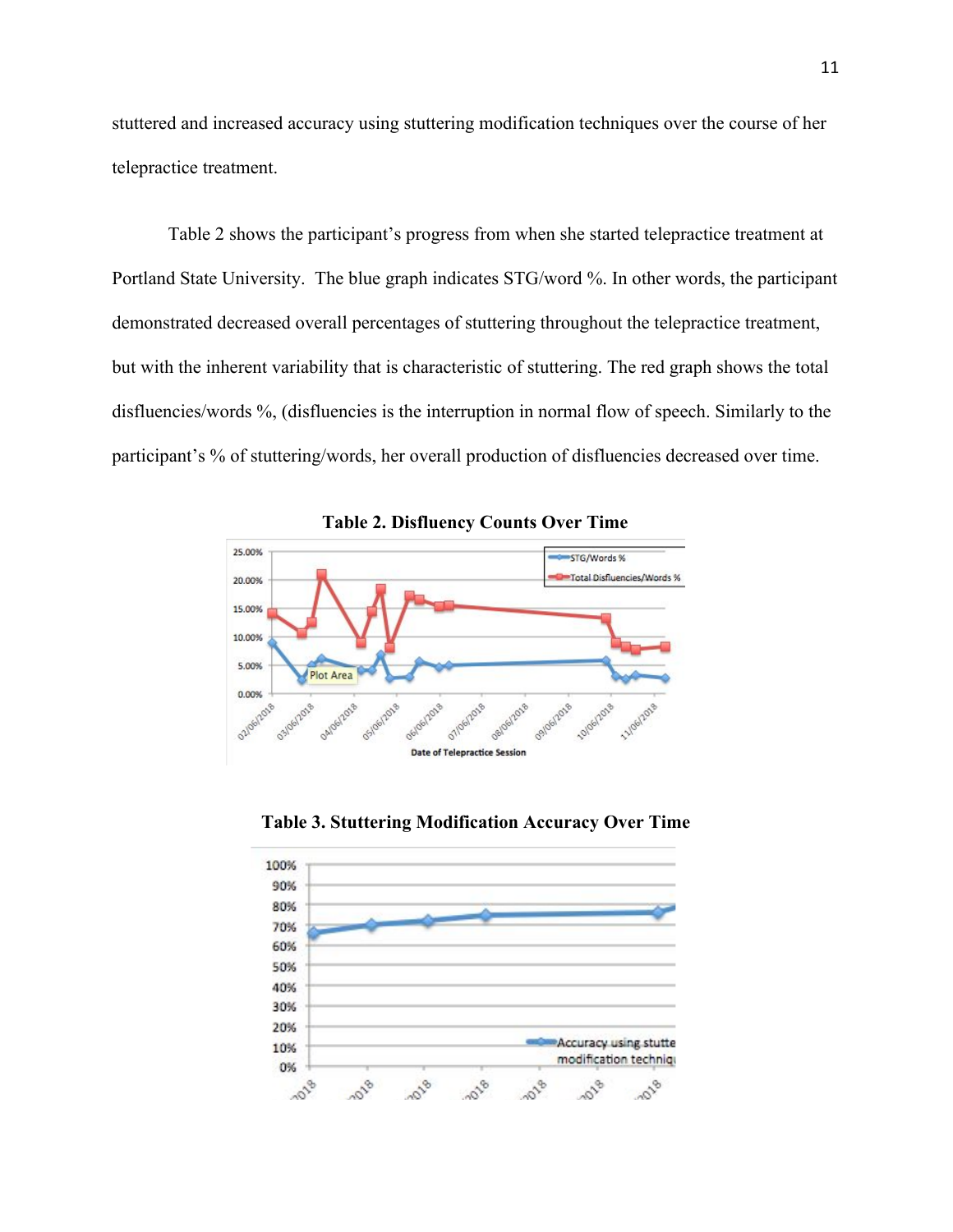The second research question was: Can a school-age client who stutters increase acceptance of stuttering through telepractice treatment? As shown in Figure 1 and Tables 4 and 5, the current study supports the notion that a school-age client can express her feelings, attitudes, and perceptions about stuttering in telepractice treatment. Tables 4 and 5 indicate that stuttering is having less of an impact on the client's life as a result of telepractice therapy.

Additionally, throughout the 9 months of telepractice therapy, the client drew pictures about how she feels about being a stutterer. Figure 1 demonstrates that the client felt that therapy had a positive impact on her overall sense of self.

**Figure 1. Drawing of "What my speech looks like."**



**Tables 4 & 5. Overall Assessment of the Speaker's Experience of Stuttering- School-Age Edition (OASES-S)**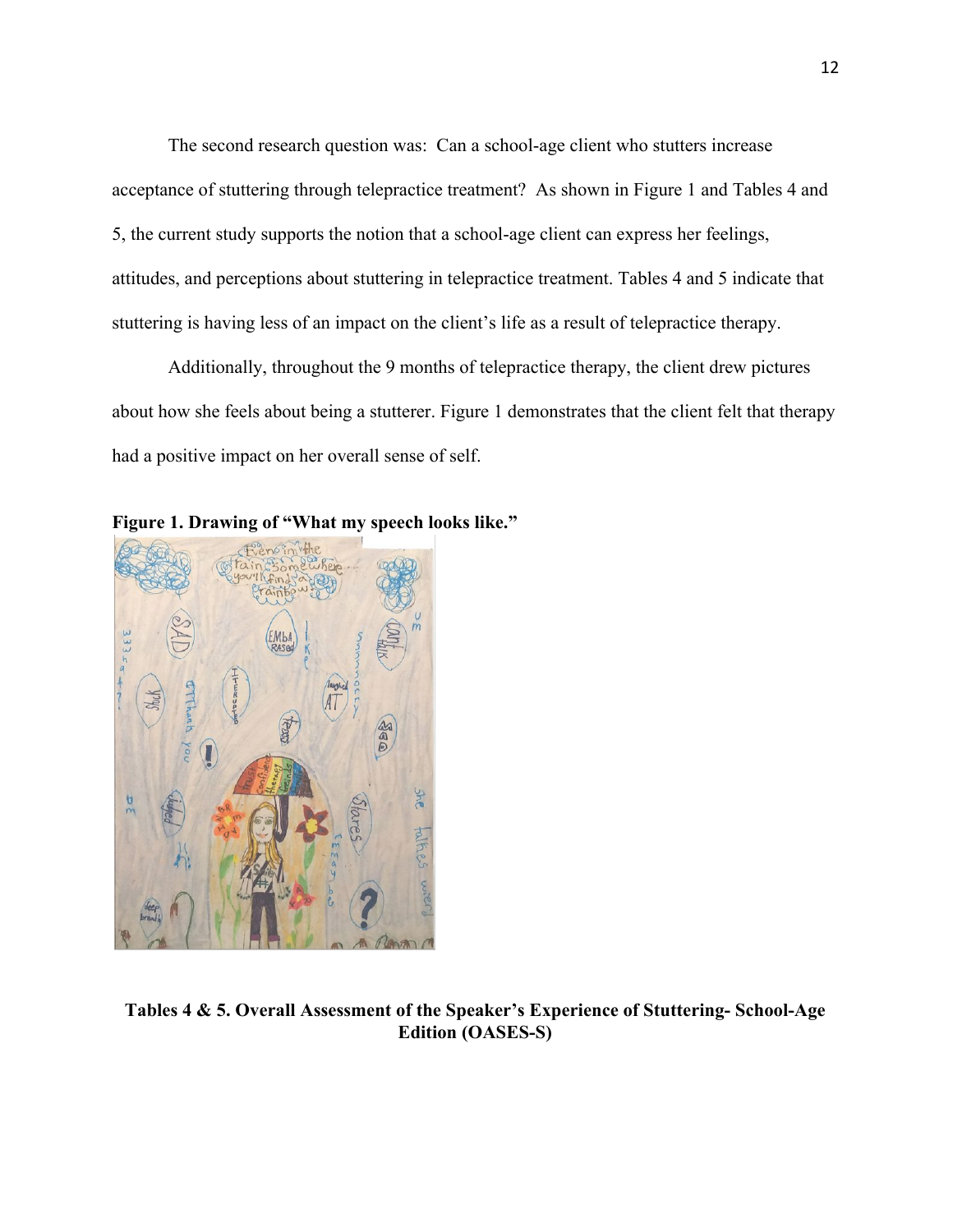| <b>Section</b> | <b>Impact Score</b> | <b>Impact Rating</b> |
|----------------|---------------------|----------------------|
|                | 3.17                | Moderate/Severe      |
| П              | 2.9                 | Moderate             |
| Ш              | 2.2                 | Mild/Moderate        |
| IV             | 1.8                 | Mild/Moderate        |
| Overall        | 2.58                | Moderate             |

**Table 4. OASES-S Results from Spring 2018**

| <b>Section</b> | <b>Impact Score</b> | <b>Impact Rating</b> |
|----------------|---------------------|----------------------|
|                | 2.2                 | Mild/Moderate        |
| $\mathbf{H}$   | 2.1                 | Mild/Moderate        |
| III            | 2.2                 | Mild/Moderate        |
| IV             | 1                   | Mild                 |
| Overall        | 2.875               | Mild/Moderate        |

**Table 5. OASES-S Results from Winter 2019**

## **4. Discussion**

The current study was designed to follow a single, school-age child who stutters throughout a nine month stuttering treatment conducted via telepractice. The results of the study suggest that a participant receiving telepractice treatment can successfully manage their stuttering using learned techniques and that stuttering can have less of an impact overall on a participant's life. These findings are consistent with previous research conducted by Irani and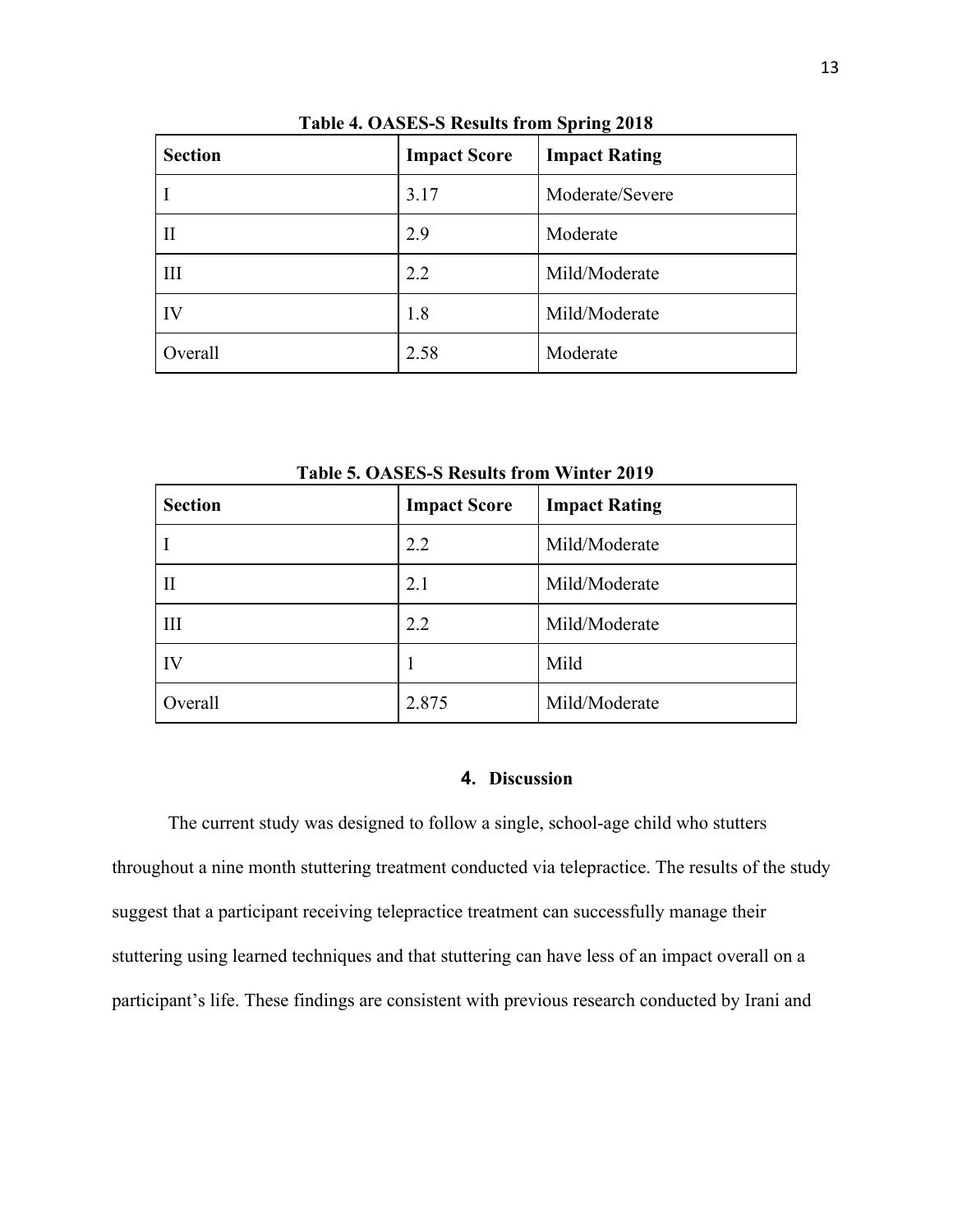Gabel (2014) which described the benefits of using telepractice as part of a hybrid treatment approach for stuttering.

Additionally, other research has also verified that clients who stutter can meet their goals, establish rapport, and enjoy treatment via telepractice. For example, McGill, Cullen, and Webb (2019)'s research reported that adult clients who stutter can make therapeutic progress when enrolled in a telepractice treatment program. The current results extend those of McGill et al. (2019) to a school-age child who stutters.

#### **4.1 Clinical Implications**

Although the results of the current study cannot be generalized to all school-age children who stutter, the findings of the study support the notion that a client who stutters can meet their goals and make progress towards accepting their stuttering through a telepractice program. Since the initiation of the current study, many speech-language pathologists, school districts, private practices, hospitals, and rehabilitation clinics have transitioned to remote learning and/or telepractice services in response to the COVID-19 global pandemic. In the United States, SLPs report transitioning much of their caseload to telepractice from an in-person modality in response to physical distancing legislation. Given that there is limited data demonstrating the comparability and best practices of telepractice services for school-age children who stutter, the current study has important clinical implications for SLPs and the students with whom they work.

#### **4.2 Limitations and Future Directions**

The current study is limited in that it explored the experiences, attitudes, and perceptions of one school-age child who stutters. Thus, additional research with a larger sample size is

14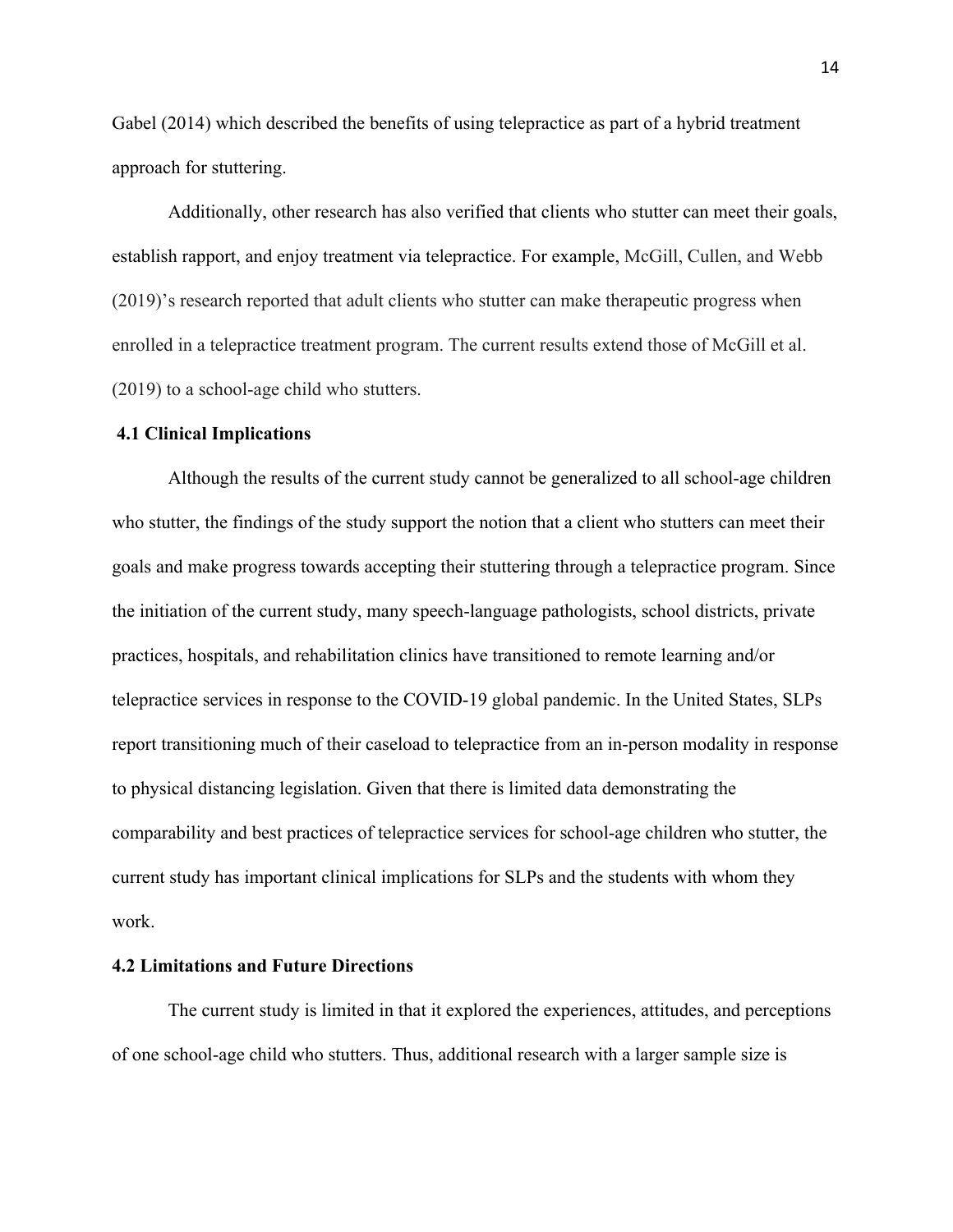needed to further understand the utility of telepractice with a wider range of participants. Additionally, the experimental design in the current study could have been strengthened by using an AB-single subject design with more opportunities to compare baseline behaviors and attitudes to those present during and after treatment.

#### **5. Conclusion**

This current study described how telepractice can be used as a service delivery model to treat stuttering with a 12-year old school-age client who stutters. The results indicate that telepractice treatment of stuttering can be effective at addressing both the overt components of stuttering (% of words stuttered, % of total disfluencies, use of stuttering modification techniques) and the covert aspects of stuttering (attitudes, perceptions, thoughts/feelings about stuttering).

#### **Acknowledgements**

We would like to thank the PSU Stuttering Lab and the clients who participate in our clinical research program related to telepractice. We could not do this work without them.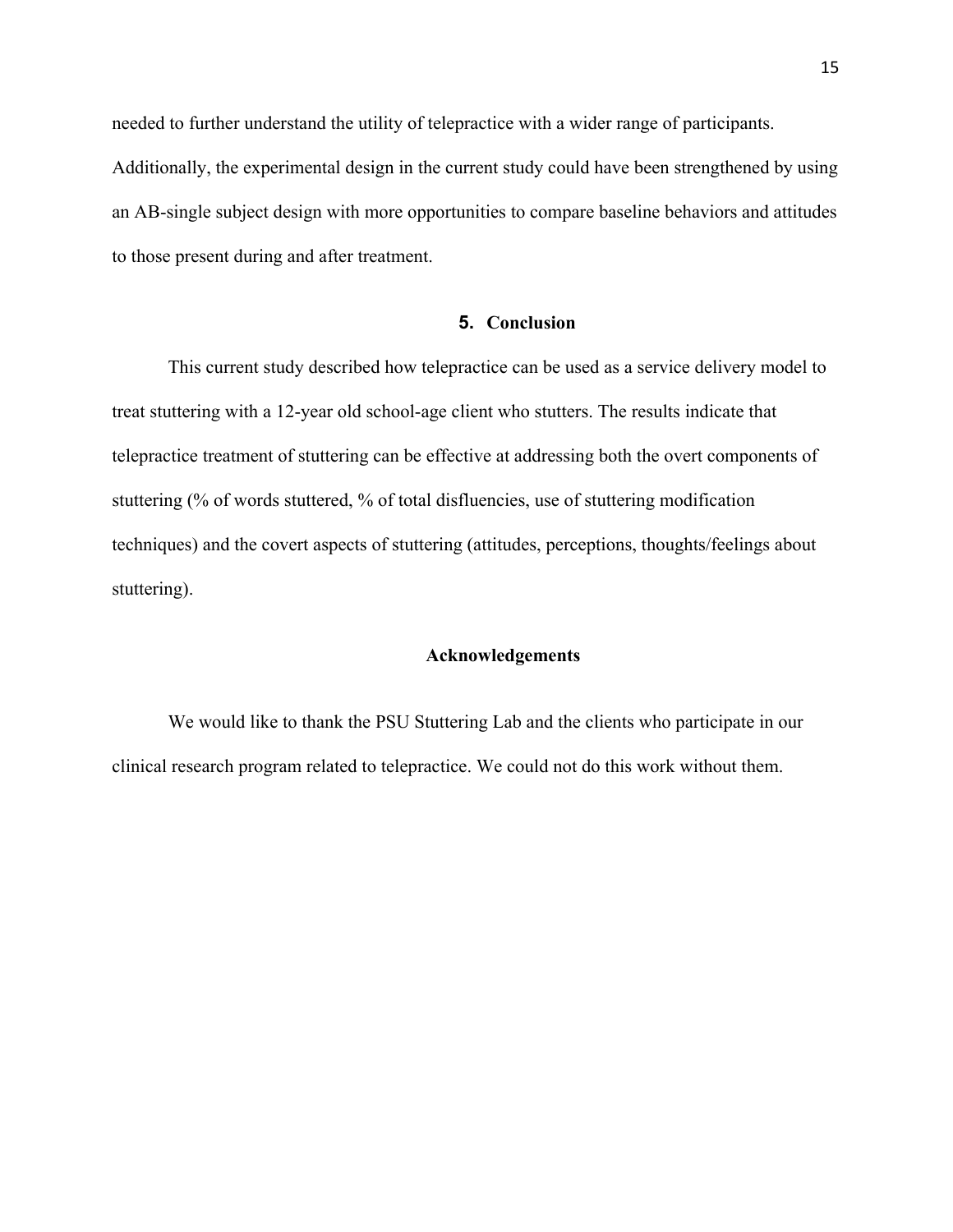#### **References**

Brown, J. (2009) "Telepractice Ethics, Licensure, and Reimbursement." *American Speech-Language-Hearing Association Convention*.

[https://www.asha.org/Events/convention/handouts/2009/1445\\_Brown\\_Janet/](https://www.asha.org/Events/convention/handouts/2009/1445_Brown_Janet/).

Coufal, K., Parham, D., Jakubowitz, M., Howell, C., & Reyes, J. (2018). Comparing Traditional Service Delivery and Telepractice for Speech Sound Production Using a Functional Outcome Measure. *American Journal of Speech-Language Pathology*, *27*(1), 82–90. doi: 10.1044/2017\_ajslp-16-0070

Freckmann, A., Hines, M., & Lincoln, M. (2017). Clinicians' perspectives of therapeutic alliance in face-to-face and telepractice speech–language pathology sessions. *International Journal of Speech-Language Pathology*, *19*(3), 287–296. doi: 10.1080/17549507.2017.1292547

- Gabel, R., Grogan-Johnson, S., Alvares, R., Bechstein, L., & Taylor, J. (2013). A Field Study of Telepractice for School Intervention Using the ASHA NOMS K-12 Database. *Communication Disorders Quarterly*, *35*(1), 44–53. doi: 10.1177/1525740113503035
- Grogan-Johnson, S., Schmidt, A. M., Schenker, J., Alvares, R., Rowan, L. E., & Taylor, J. (2013). A Comparison of Speech Sound Intervention Delivered by Telepractice and Side-by-Side Service Delivery Models. *Communication Disorders Quarterly*, *34*(4), 210–220. doi: 10.1177/1525740113484965
- Houston, K. T. (2014). *Telepractice in speech-language pathology*. San Diego, CA: Plural Publishing, Inc.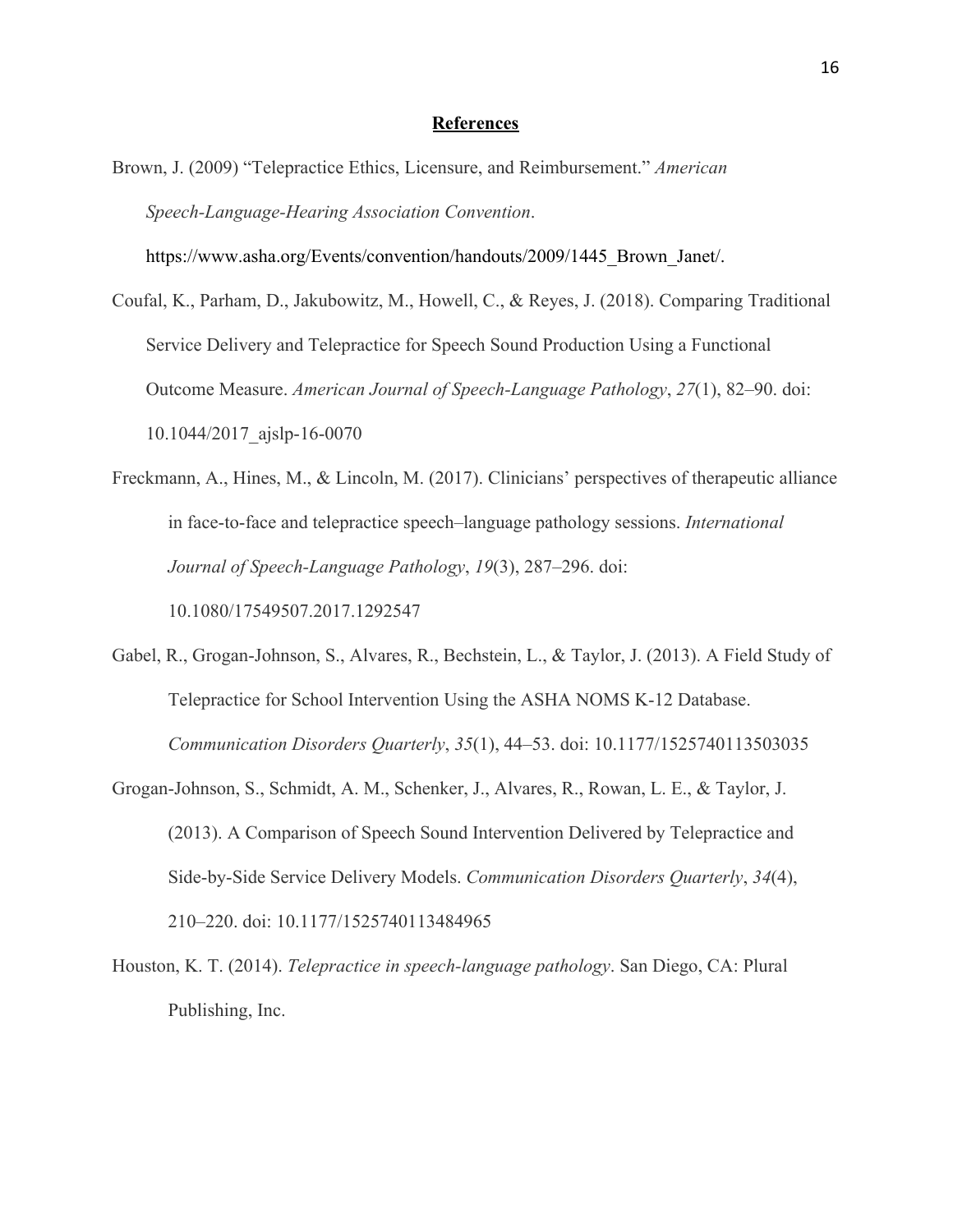Linster, C., & Fontanini, A. (2014). Functional neuromodulation of chemosensation in vertebrates. *Current Opinion in Neurobiology*, *29*, 82–87. doi: 10.1016/j.conb.2014.05.010

Mcgill, M., Cullen, L., & Webb, H. (2019). Clients Experiences of Telepractice for Stuttering. *Perspectives of the ASHA Special Interest Groups*, *4*(3), 553–562. doi: 10.1044/2019\_pers-sig18-2018-0025

- McGill, M., Noureal, N., & Siegel, J. (2019) "Telepractice Treatment of Stuttering: A Systematic Review." *Telemedicine and e-Health*, vol. 25, no. 5, 2018, pp. 359–368., doi:10.1089/tmj.2017.0319.
- Researchers Discover First Genes for Stuttering. (2015, August 12). Retrieved May 20, 2020, from https://www.nih.gov/news-events/news-releases/researchers-discover-first-genes-stutterin g
- Shenker, R. C., & Tetnowski, J. A. (2012) "The Use of Telepractice in the Treatment of Stuttering." *American Speech-Language-Hearing Association Convention*. [www.asha.org/Events/convention/handouts/2012/1123-The-Use-of-Telepractice-in-the-Trea](http://www.asha.org/Events/convention/handouts/2012/1123-The-Use-of-Telepractice-in-the-Treatment-of-Stuttering/) [tment-of-Stuttering/.](http://www.asha.org/Events/convention/handouts/2012/1123-The-Use-of-Telepractice-in-the-Treatment-of-Stuttering/)
- Smith, A., & Weber, C. (2017). How Stuttering Develops: The Multifactorial Dynamic Pathways Theory. *Journal of Speech, Language, and Hearing Research*, *60*(9), 2483–2505. doi: 10.1044/2017\_jslhr-s-16-0343